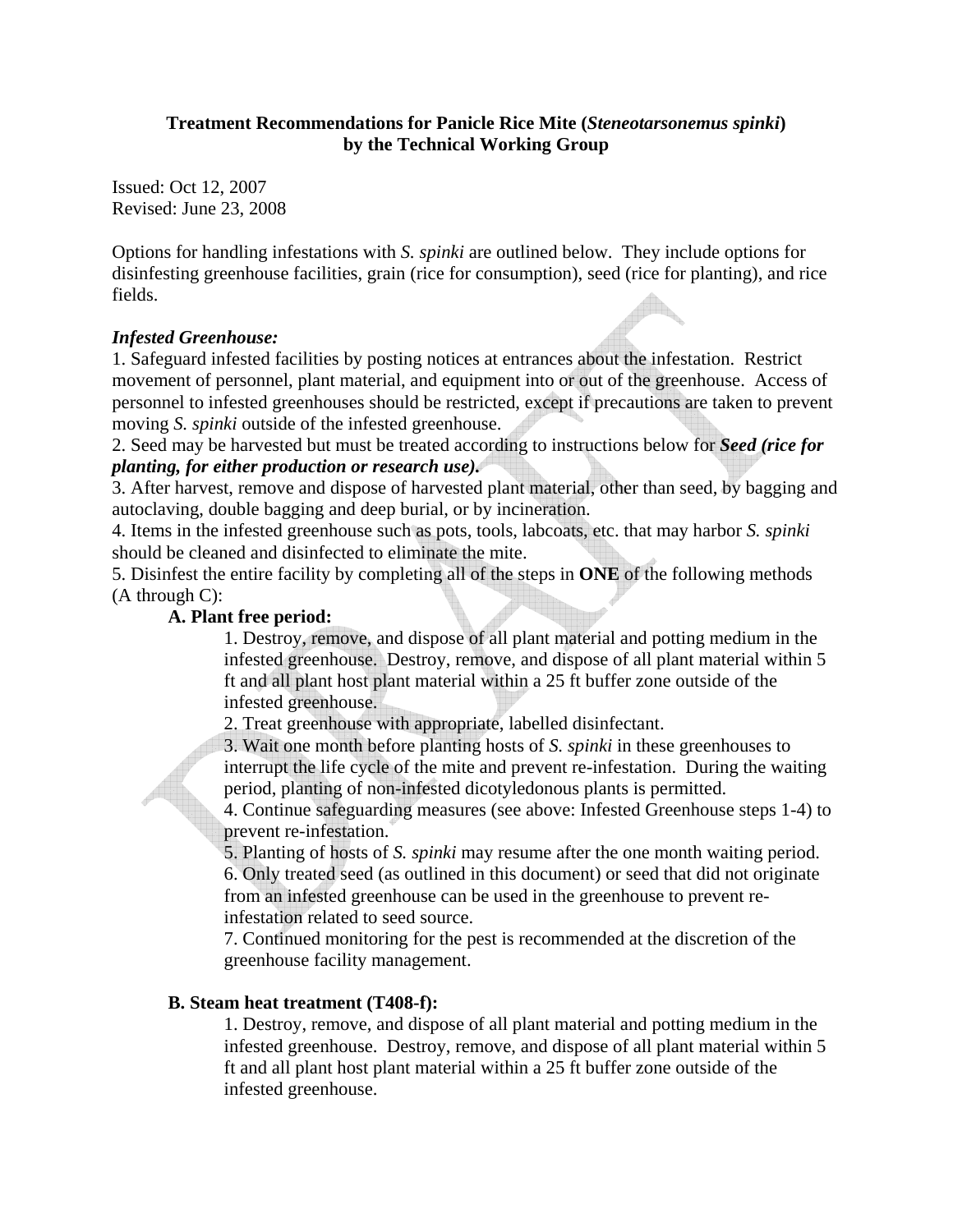2. Continue safeguarding to prevent re-infestation.

3. Steam treatment can be used to treat infested surfaces and equipment in the greenhouse to provide quarantine security is T408-f.

4. Planting of hosts of *S. spinki* may resume after treatment as outlined in T408-f.

5. Only treated seed (as outlined in this document) or seed that did not originate from an infested greenhouse can be used in the greenhouse to prevent reinfestation related to seed source.

6. Continued monitoring for the pest is also recommended, at the discretion of the greenhouse facility management.

# **C. Methyl bromide treatment:**

Ï

1. Destroy, remove, and dispose of all plant material and potting medium in the infested greenhouse. Destroy, remove, and dispose of all plant material within 5 ft and all plant host plant material within a 25 ft buffer zone outside of the infested greenhouse.

2. Continue safeguarding to prevent re-infestation.

3. Fumigate the greenhouse with methyl bromide to eliminate remaining mites in the structure. The methyl bromide treatment recommended to provide quarantine security is T403-e-1-1 (Table 1). The agency does not have any mortality data to reduce the exposure times listed on this treatment. Treatment rate is dependent upon temperatures during exposure. Treatment duration is 12 hours.

4. Planting of hosts of *S. spinki* may resume after the fumigation treatment has been completed.

5. Only treated seed (as outlined in this document) or seed that did not originate from an infested greenhouse can be used in the greenhouse to prevent reinfestation related to seed source.

6. Continued monitoring for the pest is also recommended, at the discretion of the greenhouse facility management.

# **Table 1: USDA APHIS PPQ Treatment T403-e-1-1: Methyl bromide ("Q" label only) at NAP (Normal atmospheric pressure) under tarpaulin**

|               |                           | Minimum concentration readings (ounces) at: |           |        |
|---------------|---------------------------|---------------------------------------------|-----------|--------|
| Temperature   | Dosage rate               | $0.5$ hrs                                   | $2.0$ hrs | 12 hrs |
|               | $(lb/1,000 \text{ ft}^3)$ |                                             |           |        |
| 90°F or above | $2.5$ lbs                 | 30                                          | 20        | 15     |
| 80-89 °F      | $3.5$ lbs                 | 42                                          | 30        | 20     |
| 70-79 °F      | $4.5$ lbs                 | 54                                          | 40        | 25     |
| 60-69 °F      | $6.0$ lbs                 | 72                                          | 50        | 30     |
| 50-59 °F      | $7.5$ lbs                 | 90                                          | 60        | 35     |
| 40-49 °F      | 9.0 lbs                   | 108                                         | 70        | 40     |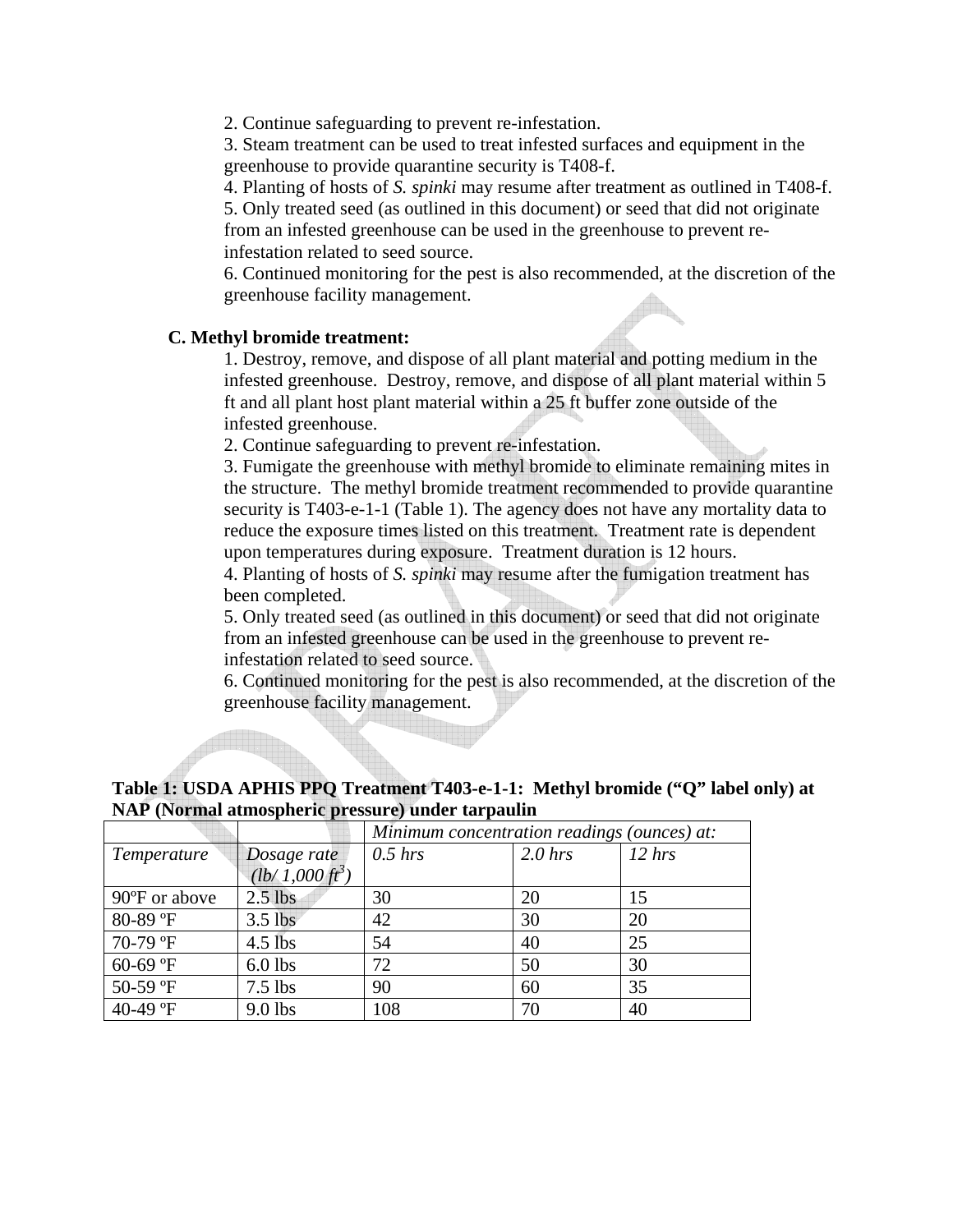### *Grain (rice for consumption):*

1. Harvest grain from EAN fields. Implement safeguards for personnel working in the field and at the processor to minimize dispersal of mites. Sanitize harvesting equipment after EAN field harvest is completed or at the end of the work day, which ever is first.

2. Safeguard all aspects of transportation of grain.

3. Sanitize equipment used to transport, unload, and process the rice from infested fields. Sanitization should be by either high pressure washing or steam treatment (preferred).

4. Process the grain, including the hot air process, whereby the rough rice enters a concrete tumbler dryer which has hot air forced through it. Ideally, seed storage conditions should allow for seed to be maintained at a moisture content of 14% moisture or less. The temperature of seed is maintained at or near 100º F with humidity in the tumbler below 40% relative humidity (i.e. temperatures and relative humidity appropriate for commercial grain drying).

5. Hulls should not be introduced (e.g., spread as a mulch) back into the field. Dispose of rice hulls by deep burial at a minimum depth of six feet. Seed processing by-products must be safeguarded prior to and during transport for disposal.

Exposure to this level of heat for this time period is expected to kill any mites that are associated with the grain, and no further treatment of the processed grain or grain by-products is necessary. Processed grain and grain by-products will be sampled to confirm that hot air processing killed *S. spinki* from infested fields.

6. Sampling of processed grain and grain by-products harvested from each field:

1. For grain:

 a. Randomly take 10- 50 g samples of processed grain to make up one approximately 500 g composite per field.

 b. Three sub-samples are drawn from these composites to confirm effectiveness of processing to kill *S. spinki* on harvested grain.

2. For grain by-products (hulls, bran, and defective grains):

 a. Randomly take 10- 50 g samples of each by-product to create one 500 g composite of hulls, one 500 g composite of bran, and one 500 g composite of defective grains per field.

 b. Three sub-samples are drawn from these composites to confirm effectiveness of processing to kill *S. spinki* on grain by-products.

# *Seed (rice for planting, for either production or research use):*

1. Harvest seed from the EAN fields. Implement safeguards for personnel working in the field and at the processor to minimize dispersal of mites.

2. Safeguard all aspects of transportation of seed.

3. Sanitize equipment used to transport, unload, and process the rice seed (if this equipment will be used again for non-infested grain or for seed). Sanitization should be by either high pressure washing or steam treatment (preferred)

4. Process the rice seed according to standard processing practices.

5. Treat seed (in individual, gas-permeable bags) by **ONE** of the following methods (A through D):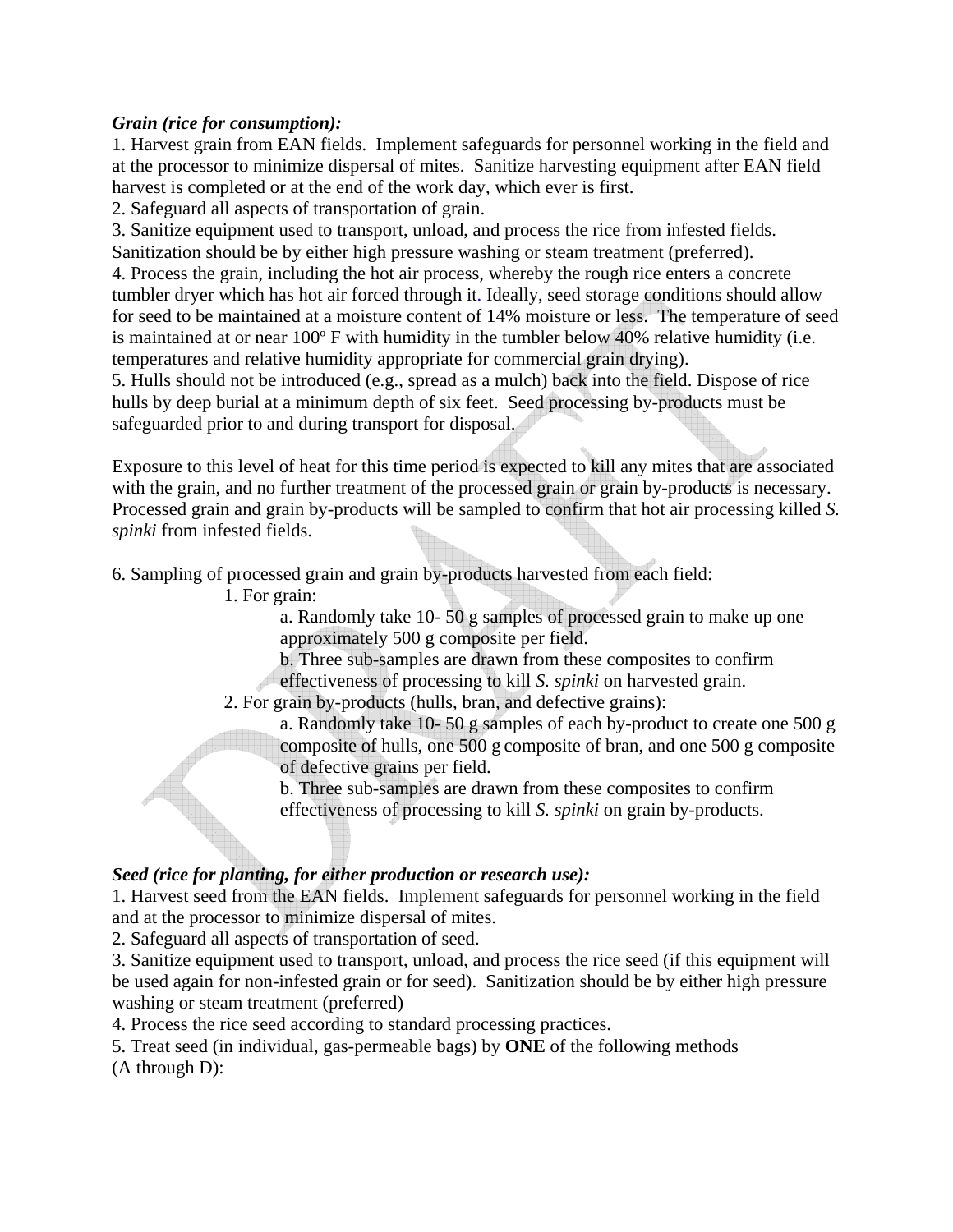#### **A. Phosphine treatment:**

In recent efficacy trials, rice stems infested with live *S. spinki* were exposed to phosphine<sup>\*</sup> at an initial dosage of  $30-90g/1000$  ft<sup>3</sup>, at NAP (normal atmospheric pressure) in a chamber at  $> 83^{\circ}$ F for 72 hrs. To be effective, phosphine should be applied at a rate in the range of 750 to 2250 ppm/1000  $\text{ft}^3$  at the discretion of the fumigator dependent on the leakage of the fumigation structure. Treatment concentration readings should not fall below the minimum 350 ppm/1000  $\text{ft}^3$  over the 72 hours (readings should be taken at 24 48 and 72 hrs to document treatment).

No live mites were retrieved after phosphine treatment, nor were live mites detected after 6 days of incubation after treatment, indicating phosphine's effectiveness on adults, nymphs and eggs of *S. spinki*. Live mites were detected in untreated infested control stems up to 6 days after collection and initiation of experiments. The treatment would likely be similarly effective if used to treat infested rice seed, although experimental evidence for seed is not yet available. During fumigation, sacks of seed should be elevated off of the floor level and placed on pallets in a single layer to facilitate even application of the fumigant.

 \* The intent is to allow flexibility in the form of phosphine used for rice fumigation. Fumigators may use either the Aluminum or Magnesium forms of phosphine applied in gas, liquid or tablet form, as long as the guidelines for treatment outlined are met.

#### **B. Methyl bromide treatment:**

Rice stems infested with live *S. spinki* were treated with methyl bromide at 1.25 lbs /1000 ft<sup>3</sup>, at NAP (normal atmospheric pressure) in a chamber, for 12 hours at > 80 °F. Noninfested rice seed were exposed to each methyl bromide treatment to assess impact on germination. Germination tests resulted in a range from 1-82% with an overall average of 37% germination dependent on variety and % moisture of the seed. No live mites were retrieved after methyl bromide treatment or after 6 days of incubation after treatment, demonstrating methyl bromide's effectiveness on adults, nymphs and eggs of *S. spinki*. Live mites were detected in untreated infested control stems up to 6 days after collection and initiation of experiments. The treatment would likely be similarly effective if used to treat infested rice seed, although experimental evidence for seed is not yet available.

Methyl bromide treatment should be applied when the seed's moisture content is between 14.2% and 8.9% ensuring a germination rate of between 93% and 92%, respectively (see Table 2 for higher temperature recommendations and rates). During fumigation, sacks of seed should be elevated off of the floor level and placed on pallets in a single layer to facilitate even application of the fumigant.

#### **Table 2: Methyl Bromide Fumigation of Rice Seed: Recommendations for Control of Insect Pests**

|             |                           | Minimum concentration readings (ounces) at: |             |                    |
|-------------|---------------------------|---------------------------------------------|-------------|--------------------|
| Temperature | Dosage rate               | Duration                                    | Seed        | <i>Germination</i> |
|             | $(lb/1,000 \text{ ft}^3)$ |                                             | m oisture % | $\%$               |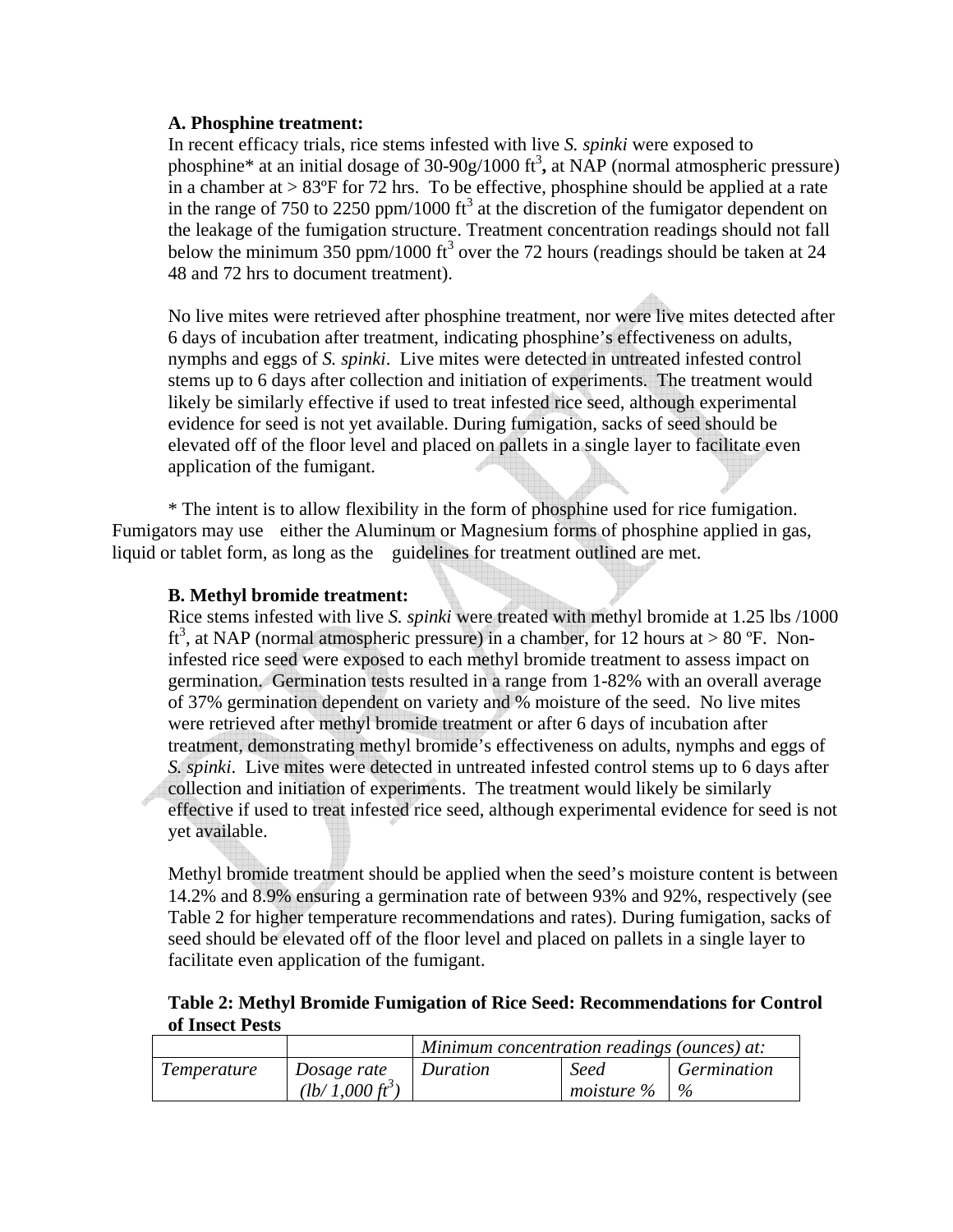| $50^{\circ}$ F  | $5$ lbs    | 12 hrs           | 17.0 | 9  |
|-----------------|------------|------------------|------|----|
| $50^{\circ}$ F  | $5$ lbs    | 12 hrs           | 14.2 | 93 |
| $50^{\circ}$ F  | $5$ lbs    | 12 hrs           | 8.9  | 92 |
|                 |            |                  |      |    |
| $51-65$ °F      | 4 lbs      | 12 hrs           | 17.0 | 27 |
| $51-65$ °F      | 4 lbs      | 12 hrs           | 14.2 | 95 |
| $51-65$ °F      | 4 lbs      | 12 hrs           | 8.9  | 94 |
|                 |            |                  |      |    |
| $>80^{\circ}$ F | $1.25$ lbs | $12 \text{ hrs}$ |      | 80 |

In the interest of seed quality, the TQAU recommends all rice varieties be tested using the recommended Methyl Bromide treatments. Since these treatments have not been tested for *Steneotarsonemus spinki* Smiley, the TQAU does not accept legal responsibility for damage to rice seed or control failure resulting from the above recommended treatments.

**C. Cold treatment:** Rice stems infested with live *S. spinki* were treated at -8 º C for 72 hours. No live mites were retrieved after cold treatment or after 6 days of incubation after treatment, demonstrating the cold treatment's effectiveness on adults, nymphs and eggs of *S. spinki*. Live mites were detected in untreated infested control stems up to 6 days after collection and initiation of experiments. The treatment would likely be similarly effective if used to treat infested rice seed, although experimental evidence for seed is not yet available. This treatment would likely be most feasible for small scale seed treatment.

6. Processed seed will be sampled to confirm that the chosen treatment killed *S. spinki* from each of the infested fields.

*Sampling of processed seed and seed by-products harvested from each field:* 

a. Randomly take 10- 50 g samples of processed seed to make up one approximately 500 g composite per field.

b. Three sub-samples are drawn from these composites to confirm effectiveness of processing to kill *S. spinki* on harvested seed and seed by-products

7. Implement safeguarding measures to prevent re-infestation of treated seed.

8. Ship seed as needed.

9. Dispose of seed processing by-products, including, but not limited to rice hulls, sweeps, broken and heavy grain by double bagging and deep burial, by bagging and autoclaving, or by incineration. Deep burial will be at a minimum depth of six feet. By-products of seed processing must be safeguarded prior to and during transport for disposal.

# *Fields (positive grain and seed fields)*

1. Disk the stubble soon after harvest where the soil can be worked (Burning prior to disking is acceptable). Repeat disking at two-week intervals as needed to further break down stubble and kill volunteer plants and weeds.

2. Establish a host free area (buffer) at a minimum of 25 feet around the perimeter of each positive field, a greater distance is preferred when possible.